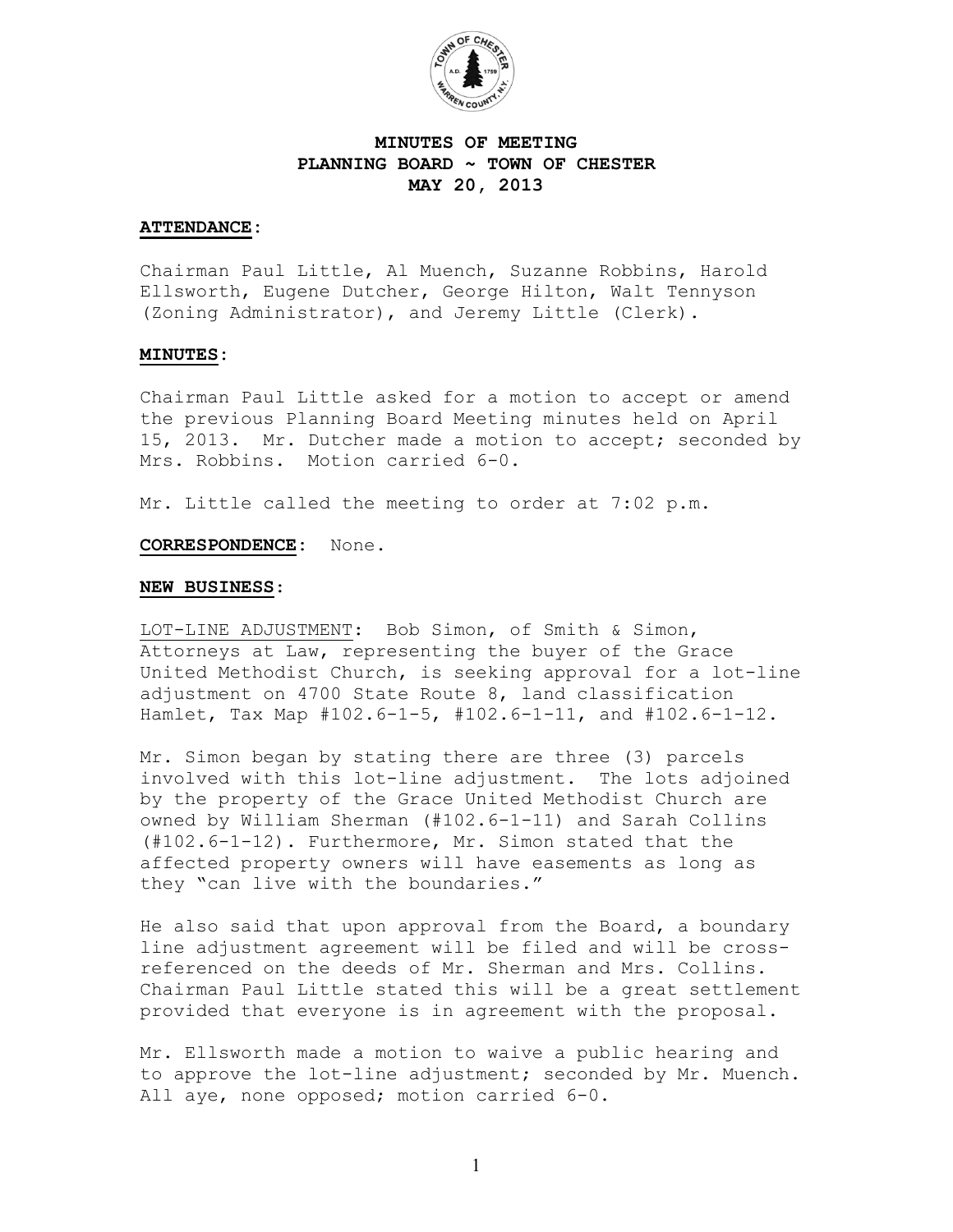SPR2013-04: Bob Simon, of Smith and Simon Attorneys at Law, acting as agent for Louis and Thelma Nicholes (Nicholes Family Living Trust) is seeking approval for the division of the current dwelling into two (2) apartments. The building is situated on 219 Old Schroon Road in Pottersville, located in land classification Moderate Intensity, Tax Map #36.-1-44.1.

Mr. Simon said that Mr. Nicholes' request is to divide the house into a multi-family dwelling consisting of three (3) apartments with no modification to the structure (no increase in bedrooms or bathrooms). Moreover, the apartments would be available for rent. He also stated Lot #4 will be turned into a "non-building lot" pending the emendation of the APA permit requirements.

Mr. Muench asked if a public hearing is necessary for the lot-line adjustment proposal. Mr. Little did not foresee a problem, unless there was a great deal of controversy from neighbors concerning the project, which would be unlikely.

Mrs. Robbins made a motion to approve SPR2013-04 with a waived public hearing; seconded by Mr. Dutcher. None opposed; motion carried 6-0.

GIFTED LOTS: A presentation by Lauren Pereau concerning gifted lots from his mother, Fredericka Pereau, on 269 Starbuck Hill Road, zone classification Resource Management, Tax Map #104.-1-17.

Mr. Pereau initiated the presentation by showing a map of his mother's property. He stated there is a right-of-way road for a cell tower; the road is used as a division line between the upper two (2) lots (one (1) lot on north side and one (1) lot on south side of Panther Mountain). Furthermore, he said that there are test holes being performed by the engineer in hopes of having the completed application by next month.

Mr. Little questioned who the individual would be to acquire the lots and Mr. Pereau answered he would most likely be the recipient of the upper two (2) lots. Mr. Muench asked if the wetlands would affect construction if a house was ever to be built on the lots. Mr. Dutcher stated that the only wetlands shown were on Mr. Pereau's mother's lot.

2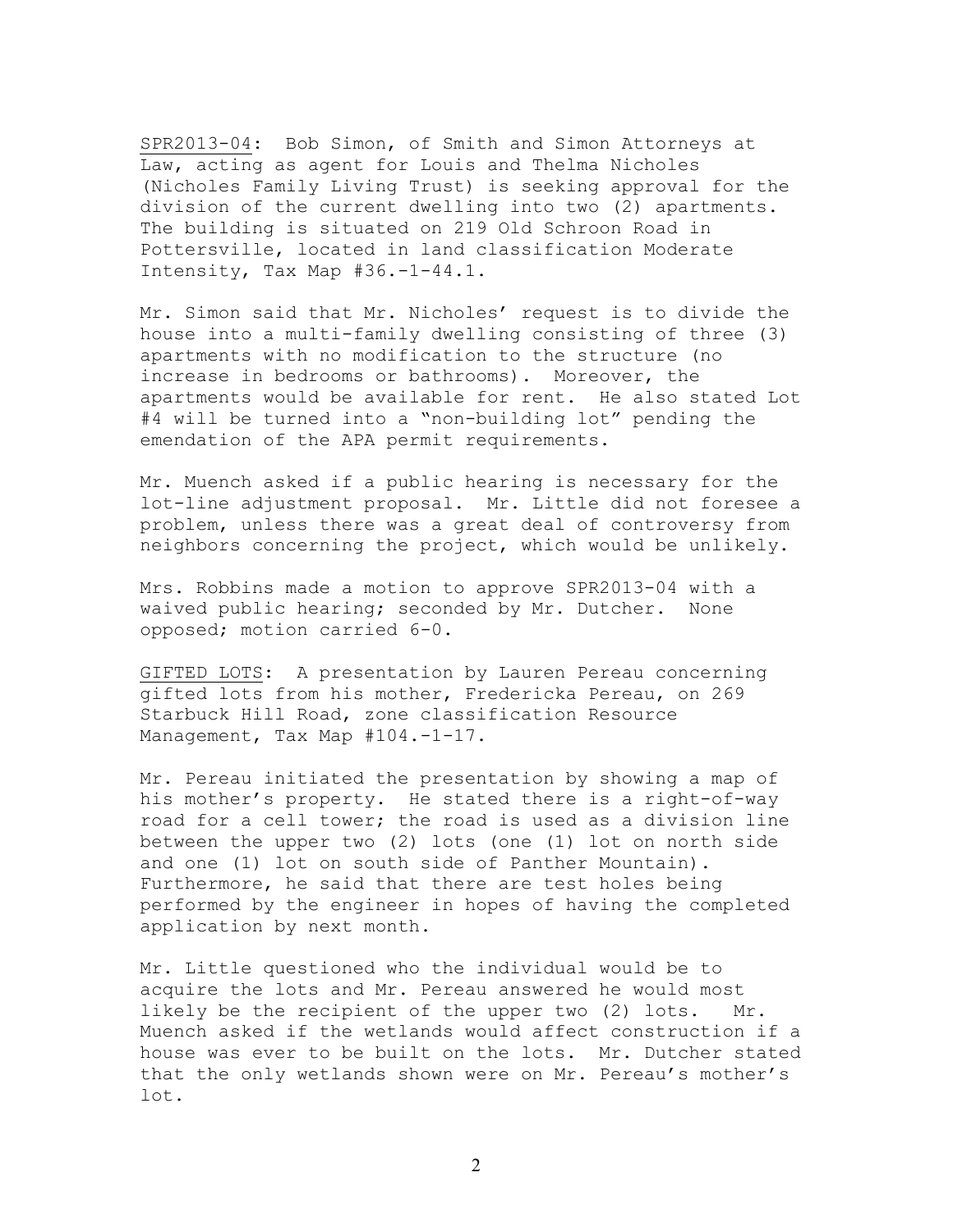Mr. Pereau said that he will attend the upcoming Planning Board meeting next month with a finished mylar and a complete application that the test holes were successfully performed.

SPR2013-03: Joseph Brand's proposal for a site-plan review to open a "N.Y.S. Bottle Bill" Redemption Center as a satellite to his existing Redemption Center in Chestertown. The business will be located at 7875 State Route 9 in Pottersville, zone classification Hamlet, Tax Map #52.8-1- 29.

Mr. Brand began his proposal by stating the business would offer bottle and can exchange, firewood, propane exchange, and bait such as worms and night crawlers.

Mr. Muench said that it was clear there would not be an issue with parking at the proposed business. He also asked if there would be a different permit number assigned to the business and Mr. Brand answered that he would use the same number that is presently designated to the Redemption Center in Chestertown.

Mr. Dutcher made a motion to approve SPR2013-03 and to waive a public hearing; seconded by Mr. Ellsworth. None opposed; motion carried 6-0.

LOT-LINE ADJUSTMENT: Mr. Frederick H. Monroe's request for a boundary line adjustment on Blythewood Island Road in Chestertown, zone classification Moderate Intensity, Tax Map #86.5-1-11.1.

Mr. Monroe was not present; however, he was represented by his nephew, Mr. Stephen Monroe. Also, copies of a two (2) page letter written and signed by Frederick H. Monroe with two maps were passed out to each of the Board members.

Stephen Monroe stated that the proposal is to convey eight (8) small parcels between a twenty (20) foot right of way and fifty (50) foot right of way to the *Blythewood Island Homeowner's Association*. As stated in the letter, the eight parcels consisted of: two .01 acre parcels; three .02 acre parcels; and, three .03 acre parcels. Furthermore, Mr. Monroe said that the Association agreed to accept the small parcels as part of the Association's property.